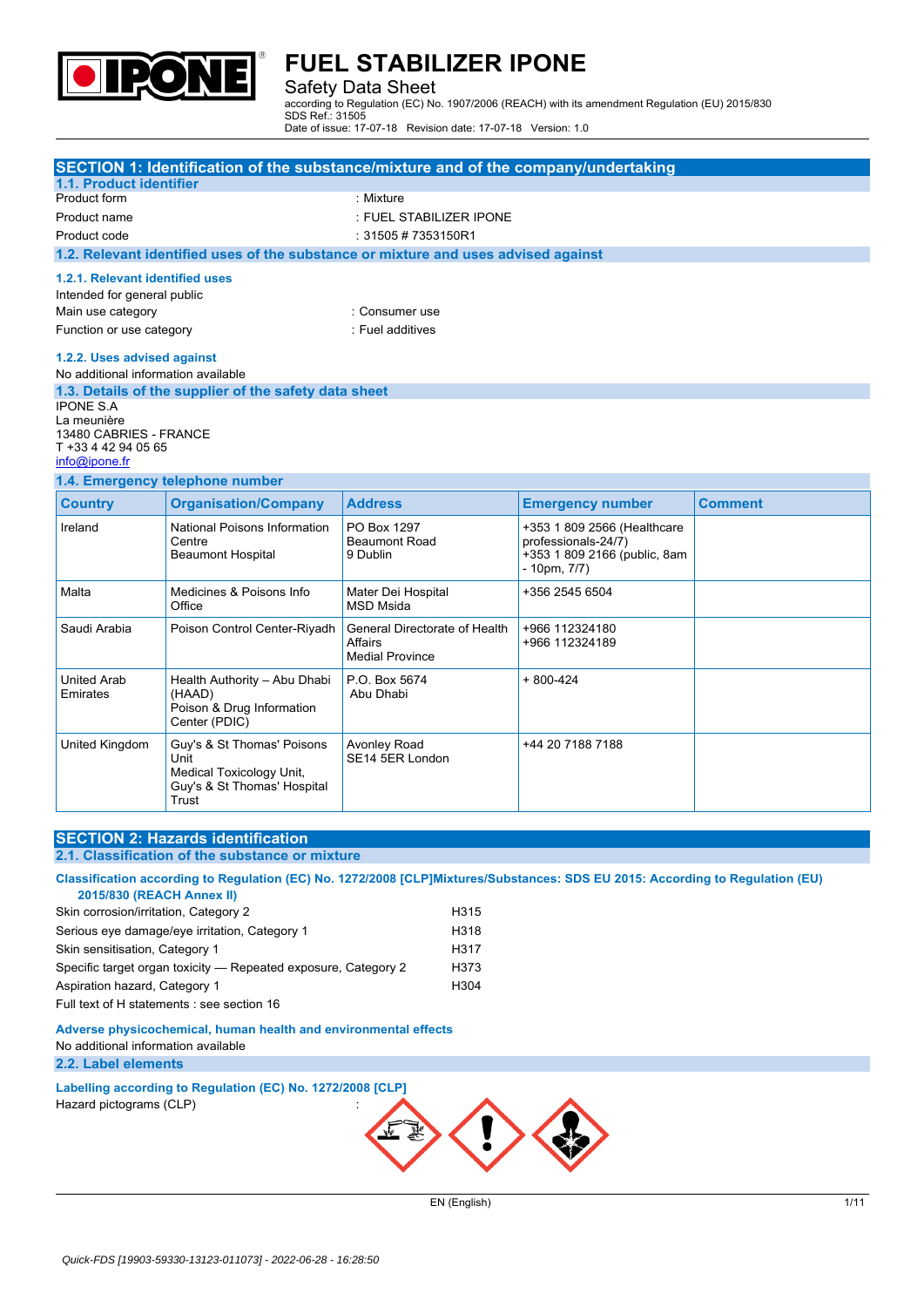### Safety Data Sheet

according to Regulation (EC) No. 1907/2006 (REACH) with its amendment Regulation (EU) 2015/830

|                                | GHS05                                                                                                                                                                                                                                                                                                                                                                                                                                                                                                                                                                                                                                                                                                                                                                                                                                                                                                                                                                                                 | GHS07 | GHS08 |
|--------------------------------|-------------------------------------------------------------------------------------------------------------------------------------------------------------------------------------------------------------------------------------------------------------------------------------------------------------------------------------------------------------------------------------------------------------------------------------------------------------------------------------------------------------------------------------------------------------------------------------------------------------------------------------------------------------------------------------------------------------------------------------------------------------------------------------------------------------------------------------------------------------------------------------------------------------------------------------------------------------------------------------------------------|-------|-------|
| Signal word (CLP)              | : Danger                                                                                                                                                                                                                                                                                                                                                                                                                                                                                                                                                                                                                                                                                                                                                                                                                                                                                                                                                                                              |       |       |
| Hazardous ingredients          | : Potassium 1.2-bis(2-ethylhexyloxycarbonyl)ethanesulphonate; Hydrocarbons, C10-C13, n-<br>alkanes, isoalkanes, cyclics, aromatics (2-25%); NAPHTHENIC ACID, REACTION<br>PRODUCTS WITH DIETHYLENETRIAMINE, TRIETHYLENETETRAMINE, ETHYLENE<br>OXIDE AND OLEIC ACID; Hydrocarbons, C10-C13, n-alkanes, isoalkanes, cyclics, <2%<br>aromatics                                                                                                                                                                                                                                                                                                                                                                                                                                                                                                                                                                                                                                                            |       |       |
| Hazard statements (CLP)        | : H304 - May be fatal if swallowed and enters airways.<br>H315 - Causes skin irritation.<br>H317 - May cause an allergic skin reaction.<br>H318 - Causes serious eye damage.<br>H373 - May cause damage to organs through prolonged or repeated exposure.                                                                                                                                                                                                                                                                                                                                                                                                                                                                                                                                                                                                                                                                                                                                             |       |       |
| Precautionary statements (CLP) | : P101 - If medical advice is needed, have product container or label at hand.<br>P102 - Keep out of reach of children.<br>P260 - Do not breathe vapours.<br>P264 - Wash hands thoroughly after handling.<br>P280 - Wear protective gloves, eye protection, face protection.<br>P301+P310 - IF SWALLOWED: Immediately call a POISON CENTER, a doctor.<br>P331 - Do NOT induce vomiting.<br>P302+P352 - IF ON SKIN: Wash with plenty of water.<br>P305+P351+P338 - IF IN EYES: Rinse cautiously with water for several minutes. Remove<br>contact lenses, if present and easy to do. Continue rinsing.<br>P310 - Immediately call a POISON CENTER, a doctor.<br>P312 - Call a POISON CENTER, a doctor if you feel unwell.<br>P333+P313 - If skin irritation or rash occurs: Get medical advice/attention.<br>P362+P364 - Take off contaminated clothing and wash it before reuse.<br>P405 - Store locked up.<br>P501 - Dispose of contents/container to a hazardous or special waste collection point. |       |       |
| Child-resistant fastening      | : Applicable                                                                                                                                                                                                                                                                                                                                                                                                                                                                                                                                                                                                                                                                                                                                                                                                                                                                                                                                                                                          |       |       |
| Tactile warning                | : Applicable                                                                                                                                                                                                                                                                                                                                                                                                                                                                                                                                                                                                                                                                                                                                                                                                                                                                                                                                                                                          |       |       |
| 2.3. Other hazards             |                                                                                                                                                                                                                                                                                                                                                                                                                                                                                                                                                                                                                                                                                                                                                                                                                                                                                                                                                                                                       |       |       |

No additional information available

### **SECTION 3: Composition/information on ingredients**

### **3.1. Substances**

Not applicable **3.2. Mixtures**

| <b>Name</b>                                                                                                                                | <b>Product identifier</b>                                               | $\frac{9}{6}$ | <b>Classification according to</b><br><b>Regulation (EC) No.</b><br>1272/2008 [CLP]                               |
|--------------------------------------------------------------------------------------------------------------------------------------------|-------------------------------------------------------------------------|---------------|-------------------------------------------------------------------------------------------------------------------|
| Hydrocarbons, C10-C13, n-alkanes, isoalkanes,<br>cyclics, <2% aromatics                                                                    | (EC-No.) 918-481-9<br>(REACH-no) 01-2119457273-39                       | 80-100        | Asp. Tox. 1, H304                                                                                                 |
| 2-ethylhexan-1-ol                                                                                                                          | (CAS-No.) 104-76-7<br>(EC-No.) 203-234-3<br>(REACH-no) 01-2119487289-20 | $5 - 15$      | Acute Tox. 4 (Inhalation: vapour),<br>H332<br>Skin Irrit. 2, H315<br>Eye Irrit. 2, H319<br><b>STOT SE 3, H335</b> |
| Potassium 1,2-bis(2-<br>ethylhexyloxycarbonyl)ethanesulphonate                                                                             | (CAS-No.) 7491-09-0<br>(EC-No.) 231-308-5                               | $5$           | <b>Skin Irrit. 2, H315</b><br>Eye Dam. 1, H318                                                                    |
| NAPHTHENIC ACID, REACTION PRODUCTS WITH<br>DIETHYLENETRIAMINE.<br>TRIETHYLENETETRAMINE, ETHYLENE OXIDE<br>AND OLEIC ACID                   | (EC-No.) POLYMERE                                                       | $3$           | Skin Corr. 1C, H314<br>Eye Dam. 1, H318<br>Skin Sens. 1B, H317                                                    |
| Hydrocarbons, C10-C13, n-alkanes, isoalkanes,<br>cyclics, aromatics (2-25%)                                                                | (EC-No.) 919-164-8<br>(REACH-no) 01-2119473977-17                       | $3$           | STOT RE 1, H372<br>Asp. Tox. 1, H304<br>Aquatic Chronic 3, H412                                                   |
| Hydrocarbons, C10-C13, n-alkanes, isoalkanes,<br>cyclics, <2% aromatics<br>substance with national workplace exposure limit(s)<br>(FR, NO) | (EC-No.) 918-481-9<br>(REACH-no) 01-2119457273-39                       | $<$ 1         | Asp. Tox. 1, H304                                                                                                 |
| $\alpha, \alpha'$ -propylenedinitrilodi-o-cresol                                                                                           | (CAS-No.) 94-91-7<br>(EC-No.) 202-374-2<br>(REACH-no) 01-2119958970-25  | < 0.5         | Acute Tox. 4 (Oral), H302<br>Skin Sens. 1, H317<br>Repr. 1B, H360<br>Aquatic Chronic 2, H411                      |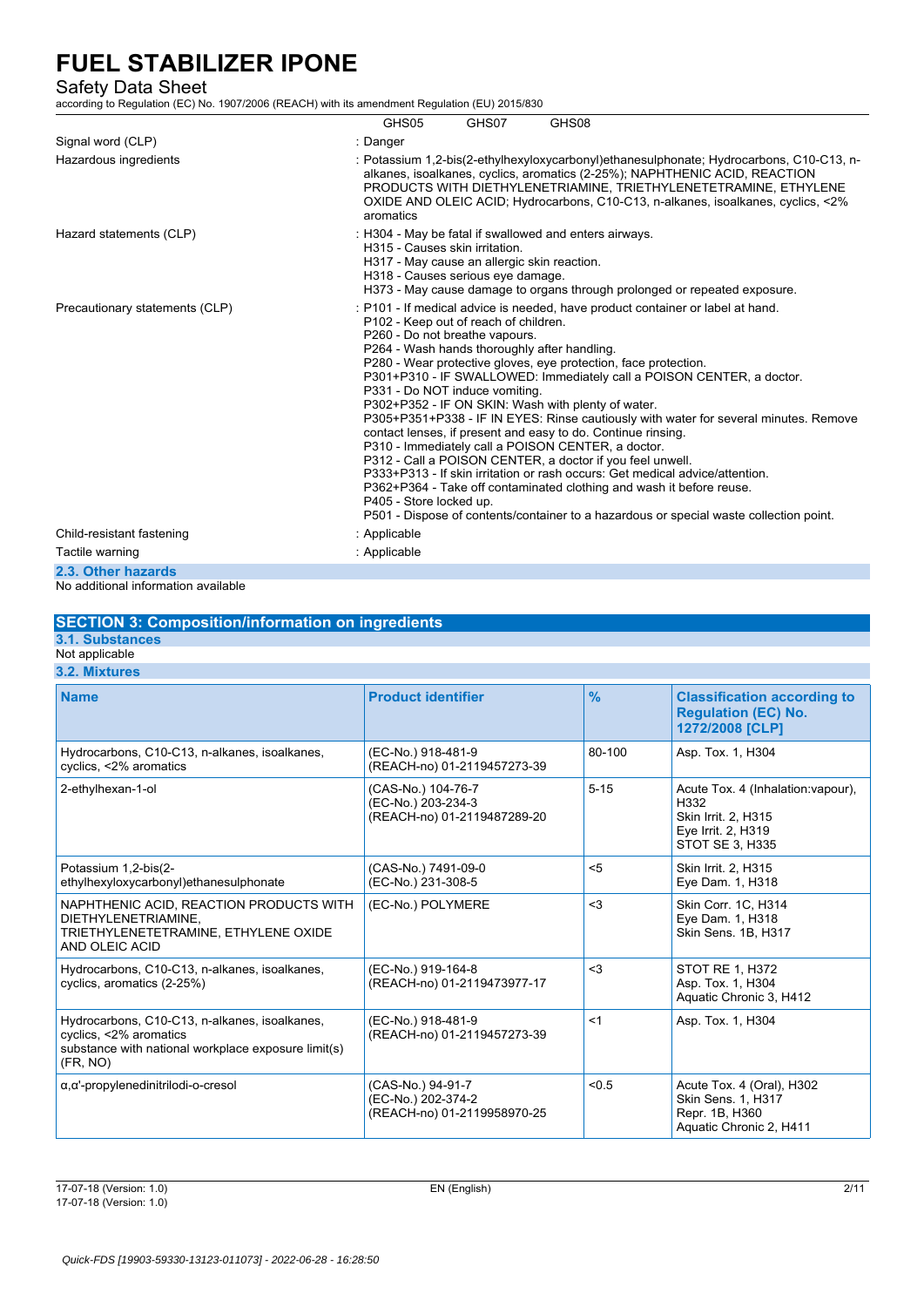Safety Data Sheet according to Regulation (EC) No. 1907/2006 (REACH) with its amendment Regulation (EU) 2015/830

| xylene (mixture)<br>substance with a Community workplace exposure limit<br>substance with national workplace exposure limit(s)<br>(BE, FR) | (CAS-No.) 1330-20-7<br>(EC-No.) 215-535-7<br>(EC Index-No.) 601-022-00-9<br>(REACH-no) 01-2119488216-32 | < 0.1 | Flam. Lig. 3, H226<br>Acute Tox. 4 (Dermal), H312<br>Acute Tox. 4 (Inhalation), H332<br>Skin Irrit. 2, H315<br>Eye Irrit. 2, H319<br>STOT SE 3, H335<br>STOT RE 2, H373<br>Asp. Tox. 1, H304 |
|--------------------------------------------------------------------------------------------------------------------------------------------|---------------------------------------------------------------------------------------------------------|-------|----------------------------------------------------------------------------------------------------------------------------------------------------------------------------------------------|
| naphthalene<br>substance with a Community workplace exposure limit<br>substance with national workplace exposure limit(s)<br>(BE, FR)      | (CAS-No.) 91-20-3<br>(EC-No.) 202-049-5<br>(EC Index-No.) 601-052-00-2                                  | < 0.1 | Flam. Sol. 2, H228<br>Acute Tox. 4 (Oral), H302<br>Carc. 2, H351<br>Aquatic Acute 1, H400<br>Aquatic Chronic 1, H410                                                                         |

Full text of H-statements: see section 16

| <b>SECTION 4: First aid measures</b>                                            |                                                                                                                                       |  |  |
|---------------------------------------------------------------------------------|---------------------------------------------------------------------------------------------------------------------------------------|--|--|
| 4.1. Description of first aid measures                                          |                                                                                                                                       |  |  |
| First-aid measures general                                                      | : Never give anything by mouth to an unconscious person. If medical advice is needed, have<br>product container or label at hand.     |  |  |
| First-aid measures after inhalation                                             | : If breathing is difficult, remove victim to fresh air and keep at rest in a position comfortable<br>for breathing.                  |  |  |
| First-aid measures after skin contact                                           | : Remove contaminated clothes. Wash skin with plenty of water. Wash contaminated<br>clothing before reuse.                            |  |  |
| First-aid measures after eye contact                                            | : IF IN EYES: Rinse cautiously with water for several minutes. Remove contact lenses, if<br>present and easy to do. Continue rinsing. |  |  |
| First-aid measures after ingestion                                              | : Do NOT induce vomiting. Immediately call a POISON CENTER/doctor.                                                                    |  |  |
| 4.2. Most important symptoms and effects, both acute and delayed                |                                                                                                                                       |  |  |
| Symptoms/effects after skin contact                                             | : Causes skin irritation. May cause an allergic skin reaction.                                                                        |  |  |
| Symptoms/effects after eye contact                                              | : Causes serious eye damage.                                                                                                          |  |  |
| Symptoms/effects after ingestion                                                | : May be fatal if swallowed and enters airways.                                                                                       |  |  |
| 4.3. Indication of any immediate medical attention and special treatment needed |                                                                                                                                       |  |  |
| Treat symptomatically.                                                          |                                                                                                                                       |  |  |

| <b>SECTION 5: Firefighting measures</b>                    |                                                                                                                                                                                   |  |  |  |
|------------------------------------------------------------|-----------------------------------------------------------------------------------------------------------------------------------------------------------------------------------|--|--|--|
| 5.1. Extinguishing media                                   |                                                                                                                                                                                   |  |  |  |
| Suitable extinguishing media                               | : Carbon dioxide. Water spray. Dry powder. Foam.                                                                                                                                  |  |  |  |
| Unsuitable extinguishing media                             | : Do not use a heavy water stream.                                                                                                                                                |  |  |  |
| 5.2. Special hazards arising from the substance or mixture |                                                                                                                                                                                   |  |  |  |
| Hazardous decomposition products in case of fire           | : Incomplete combustion releases dangerous carbon monoxide, carbon dioxide and other<br>toxic gases.                                                                              |  |  |  |
| 5.3. Advice for firefighters                               |                                                                                                                                                                                   |  |  |  |
| Firefighting instructions                                  | : Exercise caution when fighting any chemical fire.                                                                                                                               |  |  |  |
| Protection during firefighting<br>Other information        | : Do not enter fire area without proper protective equipment, including respiratory protection.<br>: Prevent liquid from entering sewers, watercourses, underground or low areas. |  |  |  |
|                                                            |                                                                                                                                                                                   |  |  |  |

| <b>SECTION 6: Accidental release measures</b>                            |                                                                                                                                                                                                              |      |
|--------------------------------------------------------------------------|--------------------------------------------------------------------------------------------------------------------------------------------------------------------------------------------------------------|------|
| 6.1. Personal precautions, protective equipment and emergency procedures |                                                                                                                                                                                                              |      |
| General measures                                                         | : Evacuate area. Eliminate every possible source of ignition. Ensure adequate ventilation,<br>especially in confined areas. Keep public away from danger area. Equip cleanup crew with<br>proper protection. |      |
| 6.1.1. For non-emergency personnel                                       |                                                                                                                                                                                                              |      |
| No additional information available                                      |                                                                                                                                                                                                              |      |
| 6.1.2. For emergency responders                                          |                                                                                                                                                                                                              |      |
| No additional information available                                      |                                                                                                                                                                                                              |      |
| <b>6.2. Environmental precautions</b>                                    |                                                                                                                                                                                                              |      |
| waters.                                                                  | Dike for recovery or absorb with appropriate material. Prevent entry to sewers and public waters. Notify authorities if liquid enters sewers or public                                                       |      |
| 6.3. Methods and material for containment and cleaning up                |                                                                                                                                                                                                              |      |
| For containment                                                          | : Recover the product with absorbent material.                                                                                                                                                               |      |
| Methods for cleaning up                                                  | : Clean up any spills as soon as possible, using an absorbent material to collect it.                                                                                                                        |      |
| 6.4. Reference to other sections                                         |                                                                                                                                                                                                              |      |
|                                                                          | For further information refer to section 8: "Exposure controls/personal protection". For disposal of solid materials or residues refer to section 13:                                                        |      |
| "Disposal considerations".                                               |                                                                                                                                                                                                              |      |
| 17-07-18 (Version: 1.0)                                                  | EN (English)                                                                                                                                                                                                 | 3/11 |

17-07-18 (Version: 1.0)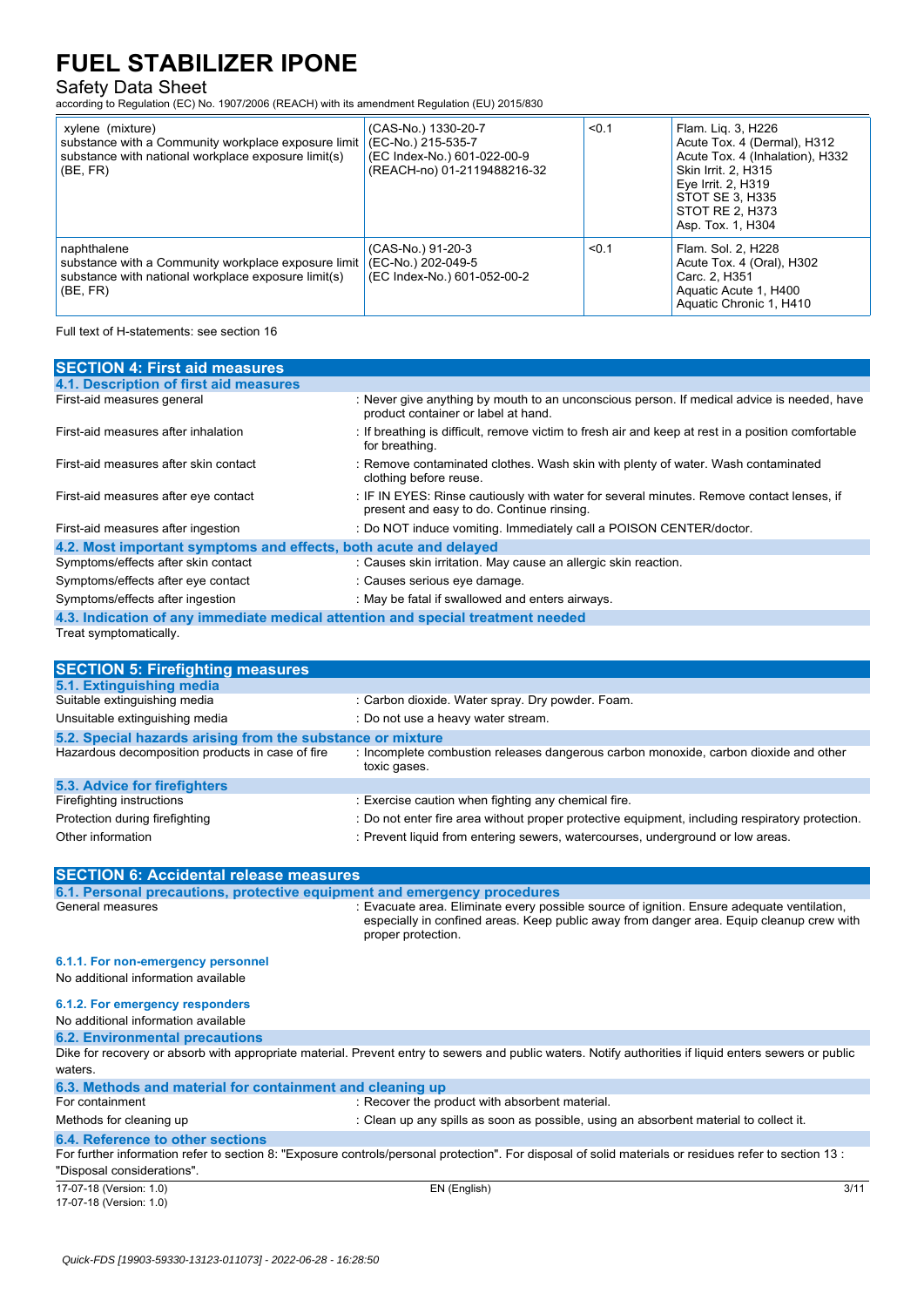Safety Data Sheet according to Regulation (EC) No. 1907/2006 (REACH) with its amendment Regulation (EU) 2015/830

| <b>SECTION 7: Handling and storage</b>                            |                                                                                          |
|-------------------------------------------------------------------|------------------------------------------------------------------------------------------|
| 7.1. Precautions for safe handling                                |                                                                                          |
| Precautions for safe handling                                     | : Do not eat, drink or smoke when using this product.                                    |
| Hygiene measures                                                  | : Wash contaminated clothing before reuse. Always wash hands after handling the product. |
| 7.2. Conditions for safe storage, including any incompatibilities |                                                                                          |
| Technical measures                                                | : Provide local exhaust or general room ventilation.                                     |
| Storage conditions                                                | : Store in a closed container. Keep out of frost.                                        |
| Heat and ignition sources                                         | : Keep away from naked flames/heat. Keep away from ignition sources.                     |
| Storage area                                                      | : Store in a dry place. Store in a well-ventilated place.                                |
| Special rules on packaging                                        | : Store in original container.                                                           |
| 7.3. Specific end use(s)                                          |                                                                                          |

No additional information available

## **SECTION 8: Exposure controls/personal protection**

| 8.1. Control parameters |                                       |                                                                                                                                                                                                                                                                                                                                                                                                                                                                                                                                        |
|-------------------------|---------------------------------------|----------------------------------------------------------------------------------------------------------------------------------------------------------------------------------------------------------------------------------------------------------------------------------------------------------------------------------------------------------------------------------------------------------------------------------------------------------------------------------------------------------------------------------------|
| naphthalene (91-20-3)   |                                       |                                                                                                                                                                                                                                                                                                                                                                                                                                                                                                                                        |
| <b>EU</b>               | Local name                            | Naphthalene                                                                                                                                                                                                                                                                                                                                                                                                                                                                                                                            |
| EU                      | IOELV TWA (mg/m <sup>3</sup> )        | $50 \text{ mg/m}^3$                                                                                                                                                                                                                                                                                                                                                                                                                                                                                                                    |
| EU                      | IOELV TWA (ppm)                       | 10 ppm                                                                                                                                                                                                                                                                                                                                                                                                                                                                                                                                 |
| EU                      | <b>Notes</b>                          | (Year of adoption 2010)                                                                                                                                                                                                                                                                                                                                                                                                                                                                                                                |
| <b>EU</b>               | Regulatory reference                  | COMMISSION DIRECTIVE 91/322/EEC; SCOEL<br>Recommendations                                                                                                                                                                                                                                                                                                                                                                                                                                                                              |
| Belgium                 | Local name                            | Naphtalène # Naftaleen                                                                                                                                                                                                                                                                                                                                                                                                                                                                                                                 |
| Belgium                 | Limit value $(mq/m3)$                 | $53 \text{ mg/m}^3$                                                                                                                                                                                                                                                                                                                                                                                                                                                                                                                    |
| Belgium                 | Limit value (ppm)                     | 10 ppm                                                                                                                                                                                                                                                                                                                                                                                                                                                                                                                                 |
| Belgium                 | Short time value (mg/m <sup>3</sup> ) | $80 \text{ mg/m}^3$                                                                                                                                                                                                                                                                                                                                                                                                                                                                                                                    |
| Belgium                 | Short time value (ppm)                | 15 ppm                                                                                                                                                                                                                                                                                                                                                                                                                                                                                                                                 |
| Belgium                 | Remark (BE)                           | D: la mention "D" signifie que la résorption de l'agent,<br>via la peau, les muqueuses ou les yeux, constitue une<br>partie importante de l'exposition totale. Cette résorption<br>peut se faire tant par contact direct que par présence de<br>l'agent dans l'air. # D: de vermelding "D" betekent dat<br>de opname van het agens via de huid, de slijmvliezen of<br>de ogen een belangrijk deel van de totale blootstelling<br>vormt. Deze opname kan het gevolg zijn van zowel<br>direct contact als zijn aanwezigheid in de lucht. |
| Belgium                 | Regulatory reference                  | Koninklijk besluit/Arrêté royal 11/03/2002                                                                                                                                                                                                                                                                                                                                                                                                                                                                                             |
| France                  | Local name                            | Naphtalène                                                                                                                                                                                                                                                                                                                                                                                                                                                                                                                             |
| France                  | VME (mg/m <sup>3</sup> )              | $50 \text{ mg/m}^3$                                                                                                                                                                                                                                                                                                                                                                                                                                                                                                                    |
| France                  | VME (ppm)                             | 10 ppm                                                                                                                                                                                                                                                                                                                                                                                                                                                                                                                                 |
| France                  | Note (FR)                             | Valeurs recommandées/admises; substance classée<br>cancérogène de catégorie 2                                                                                                                                                                                                                                                                                                                                                                                                                                                          |
| France                  | Regulatory reference                  | Circulaire du Ministère du travail (réf.: INRS ED 984,<br>2016)                                                                                                                                                                                                                                                                                                                                                                                                                                                                        |

| Hydrocarbons, C10-C13, n-alkanes, isoalkanes, cyclics, <2% aromatics |                                         |                        |  |
|----------------------------------------------------------------------|-----------------------------------------|------------------------|--|
| France                                                               | $VME$ (mg/m <sup>3</sup> )              | 1200 mg/m <sup>3</sup> |  |
| <b>France</b>                                                        | VME (ppm)                               | 184 ppm                |  |
| Norway                                                               | Grenseverdier (AN) (mg/m <sup>3</sup> ) | $275 \text{ mg/m}^3$   |  |
| <b>Norway</b>                                                        | Grenseverdier (AN) (ppm)                | 50 ppm                 |  |

| <b>xylene (mixture) (1330-20-7)</b> |                                |                                |  |
|-------------------------------------|--------------------------------|--------------------------------|--|
| l EU                                | Local name                     | Xylene, mixed isomers, pure    |  |
| l EU                                | IOELV TWA (mg/m <sup>3</sup> ) | $\sqrt{221}$ mg/m <sup>3</sup> |  |

17-07-18 (Version: 1.0) EN (English) 4/11 17-07-18 (Version: 1.0)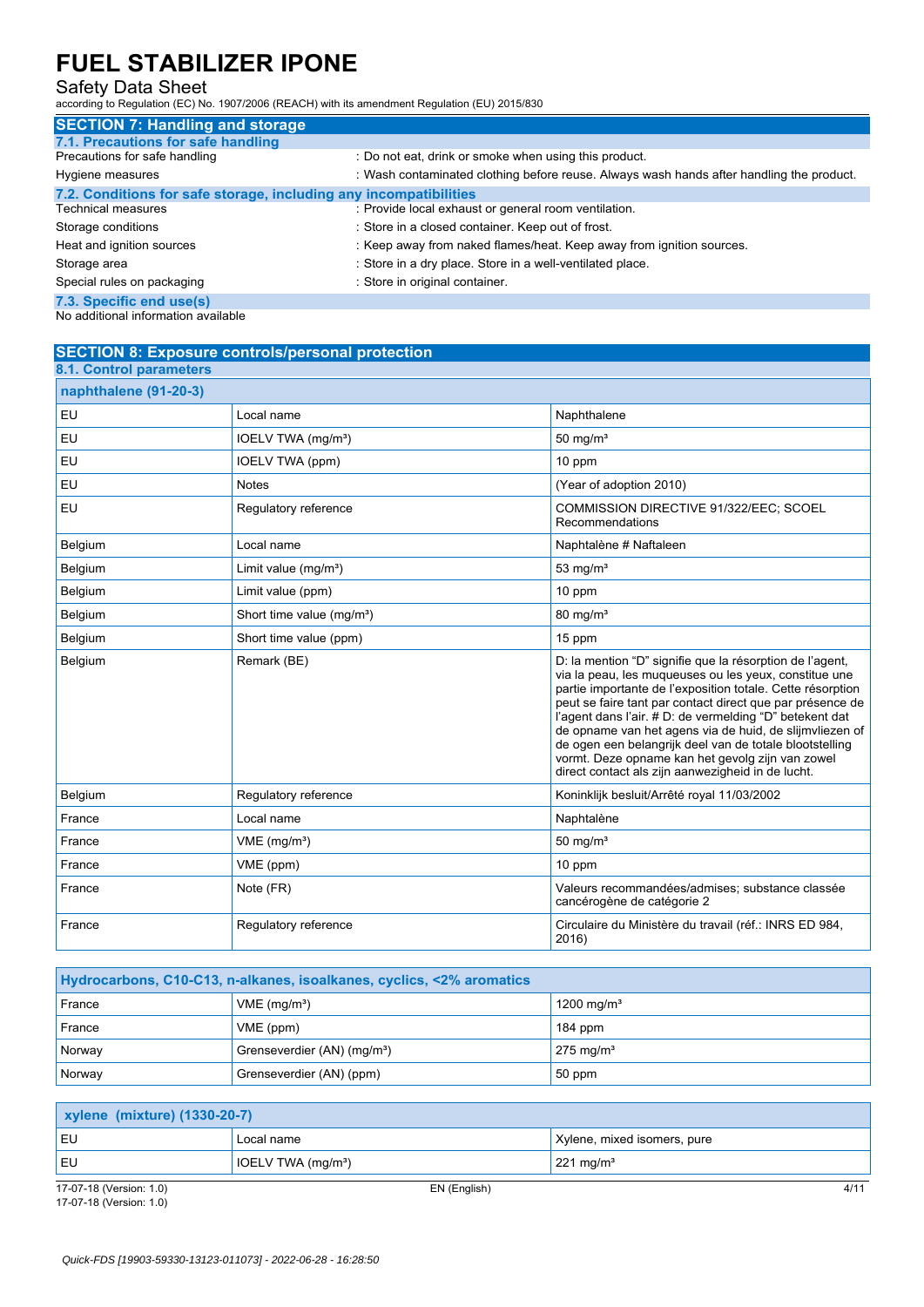Safety Data Sheet according to Regulation (EC) No. 1907/2006 (REACH) with its amendment Regulation (EU) 2015/830

| xylene (mixture) (1330-20-7) |                                       |                                                                                                                                                                                                                                                                                                                                                                                                                                                                                                                                        |  |  |
|------------------------------|---------------------------------------|----------------------------------------------------------------------------------------------------------------------------------------------------------------------------------------------------------------------------------------------------------------------------------------------------------------------------------------------------------------------------------------------------------------------------------------------------------------------------------------------------------------------------------------|--|--|
| EU                           | IOELV TWA (ppm)                       | 50 ppm                                                                                                                                                                                                                                                                                                                                                                                                                                                                                                                                 |  |  |
| EU                           | IOELV STEL (mg/m <sup>3</sup> )       | 442 mg/m <sup>3</sup>                                                                                                                                                                                                                                                                                                                                                                                                                                                                                                                  |  |  |
| EU                           | IOELV STEL (ppm)                      | $100$ ppm                                                                                                                                                                                                                                                                                                                                                                                                                                                                                                                              |  |  |
| <b>EU</b>                    | <b>Notes</b>                          | Skin                                                                                                                                                                                                                                                                                                                                                                                                                                                                                                                                   |  |  |
| EU                           | Regulatory reference                  | COMMISSION DIRECTIVE 2000/39/EC                                                                                                                                                                                                                                                                                                                                                                                                                                                                                                        |  |  |
| Belgium                      | Local name                            | Xylène, isomères mixtes, purs # Xyleen, mengsel van<br>isomeren, zuiver                                                                                                                                                                                                                                                                                                                                                                                                                                                                |  |  |
| Belgium                      | Limit value $(mg/m3)$                 | $221 \text{ mg/m}^3$                                                                                                                                                                                                                                                                                                                                                                                                                                                                                                                   |  |  |
| Belgium                      | Limit value (ppm)                     | 50 ppm                                                                                                                                                                                                                                                                                                                                                                                                                                                                                                                                 |  |  |
| Belgium                      | Short time value (mg/m <sup>3</sup> ) | 442 mg/m <sup>3</sup>                                                                                                                                                                                                                                                                                                                                                                                                                                                                                                                  |  |  |
| Belgium                      | Short time value (ppm)                | $100$ ppm                                                                                                                                                                                                                                                                                                                                                                                                                                                                                                                              |  |  |
| Belgium                      | Remark (BE)                           | D: la mention "D" signifie que la résorption de l'agent,<br>via la peau, les muqueuses ou les yeux, constitue une<br>partie importante de l'exposition totale. Cette résorption<br>peut se faire tant par contact direct que par présence de<br>l'agent dans l'air. # D: de vermelding "D" betekent dat<br>de opname van het agens via de huid, de slijmvliezen of<br>de ogen een belangrijk deel van de totale blootstelling<br>vormt. Deze opname kan het gevolg zijn van zowel<br>direct contact als zijn aanwezigheid in de lucht. |  |  |
| Belgium                      | Regulatory reference                  | Koninklijk besluit/Arrêté royal 11/03/2002                                                                                                                                                                                                                                                                                                                                                                                                                                                                                             |  |  |
| France                       | Local name                            | Xylène, isomères mixtes, purs                                                                                                                                                                                                                                                                                                                                                                                                                                                                                                          |  |  |
| France                       | VME (mg/m <sup>3</sup> )              | 221 mg/m $3$                                                                                                                                                                                                                                                                                                                                                                                                                                                                                                                           |  |  |
| France                       | VME (ppm)                             | 50 ppm                                                                                                                                                                                                                                                                                                                                                                                                                                                                                                                                 |  |  |
| France                       | $VLE$ (mg/m <sup>3</sup> )            | 442 mg/m <sup>3</sup>                                                                                                                                                                                                                                                                                                                                                                                                                                                                                                                  |  |  |
| France                       | VLE (ppm)                             | $100$ ppm                                                                                                                                                                                                                                                                                                                                                                                                                                                                                                                              |  |  |
| France                       | Note (FR)                             | Valeurs règlementaires contraignantes; risque de<br>pénétration percutanée                                                                                                                                                                                                                                                                                                                                                                                                                                                             |  |  |
| France                       | Regulatory reference                  | Article R4412-149 du Code du travail (réf.: INRS ED<br>984, 2016)                                                                                                                                                                                                                                                                                                                                                                                                                                                                      |  |  |

| 2-ethylhexan-1-ol (104-76-7) |                      |                                |                        |                        |                                    |                    |                 |                 |
|------------------------------|----------------------|--------------------------------|------------------------|------------------------|------------------------------------|--------------------|-----------------|-----------------|
| EU                           |                      | Local name                     |                        |                        | 2-ethylhexan-1-ol                  |                    |                 |                 |
| EU                           |                      | IOELV TWA (mg/m <sup>3</sup> ) |                        |                        | $5,4$ mg/m <sup>3</sup>            |                    |                 |                 |
| EU                           |                      | IOELV TWA (ppm)                |                        |                        | 1 ppm                              |                    |                 |                 |
| EU                           |                      | Regulatory reference           |                        |                        | COMMISSION DIRECTIVE (EU) 2017/164 |                    |                 |                 |
| France                       |                      | VME (mg/m <sup>3</sup> )       |                        |                        | $5,4$ mg/m <sup>3</sup>            |                    |                 |                 |
| France                       |                      | VME (ppm)                      |                        | 1 ppm                  |                                    |                    |                 |                 |
| 8.2. Exposure controls       |                      |                                |                        |                        |                                    |                    |                 |                 |
| Hand protection:             |                      |                                |                        |                        |                                    |                    |                 |                 |
| Gloves, EN 374               |                      |                                |                        |                        |                                    |                    |                 |                 |
| <b>Type</b>                  | <b>Material</b>      |                                | <b>Permeation</b>      | Thickness (mm)         |                                    | <b>Penetration</b> |                 | <b>Standard</b> |
| Gloves                       | Nitrile rubber (NBR) |                                | $6$ ( $>$ 480 minutes) |                        |                                    | 3 (> 0.65)         |                 | <b>EN 374</b>   |
| Eye protection:              |                      |                                |                        |                        |                                    |                    |                 |                 |
| Safety glasses. EN 166       |                      |                                |                        |                        |                                    |                    |                 |                 |
| <b>Type</b>                  | <b>Use</b>           |                                |                        | <b>Characteristics</b> |                                    |                    | <b>Standard</b> |                 |
| Safety glasses               |                      |                                | With side shields      |                        | <b>EN 166</b>                      |                    |                 |                 |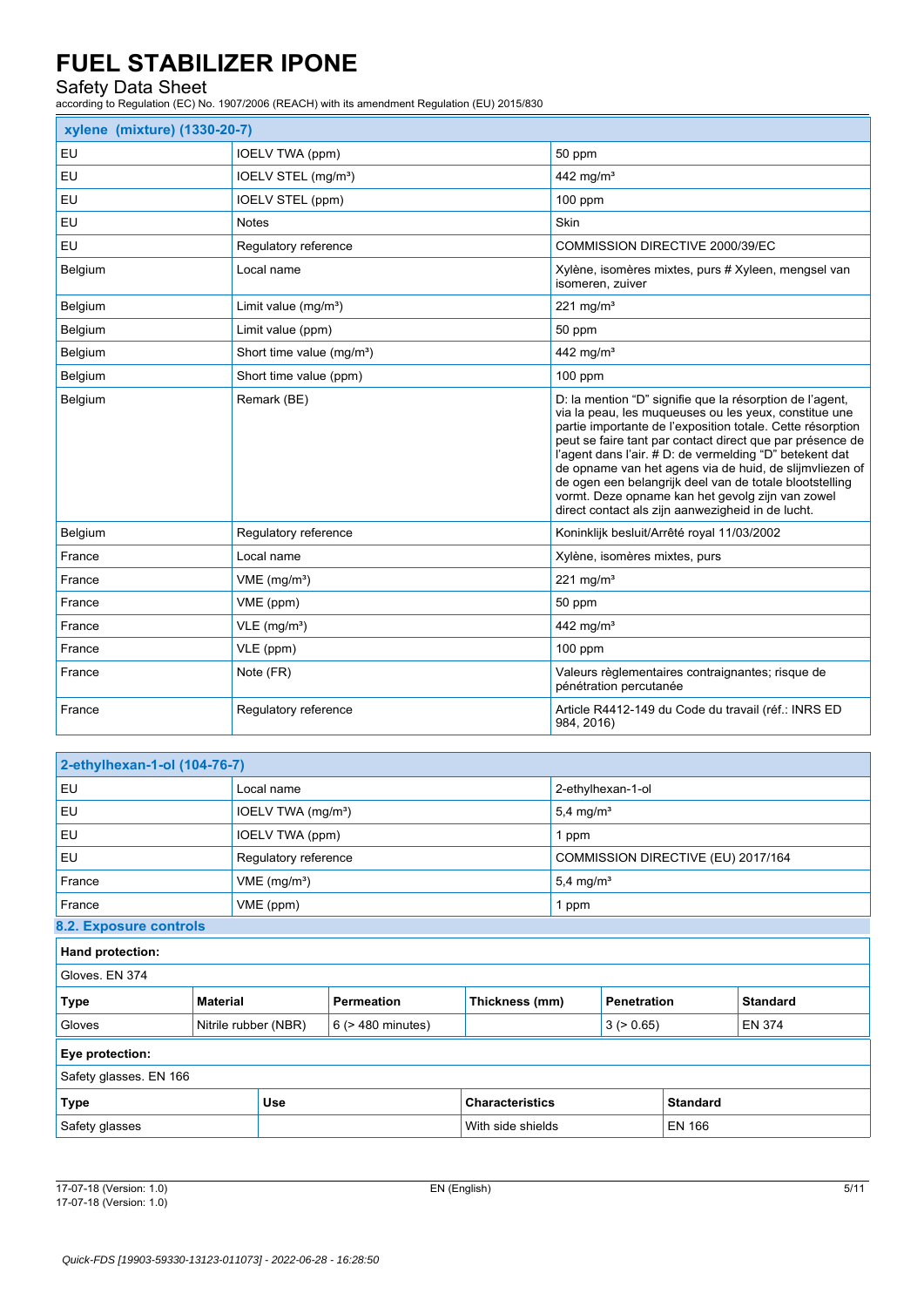### Safety Data Sheet

according to Regulation (EC) No. 1907/2006 (REACH) with its amendment Regulation (EU) 2015/830

### **Skin and body protection:**

Wear suitable protective clothing

### **Respiratory protection:**

Good ventilation of the workplace required. Where excessive vapour, mist, or dust may result, use approved respiratory protection equipment

### **Personal protective equipment symbol(s):**



| <b>SECTION 9: Physical and chemical properties</b>         |                                  |
|------------------------------------------------------------|----------------------------------|
| 9.1. Information on basic physical and chemical properties |                                  |
| Physical state                                             | : Liquid                         |
| Appearance                                                 | : clear.                         |
| Colour                                                     | : red.                           |
| Odour                                                      | : No data available              |
| Odour threshold                                            | : No data available              |
| рH                                                         | : No data available              |
| Relative evaporation rate (butylacetate=1)                 | : No data available              |
| Melting point                                              | : No data available              |
| Freezing point                                             | : No data available              |
| Boiling point                                              | : No data available              |
| Flash point                                                | : 61 $^{\circ}$ C                |
| Auto-ignition temperature                                  | : No data available              |
| Decomposition temperature                                  | : No data available              |
| Flammability (solid, gas)                                  | : No data available              |
| Vapour pressure                                            | : No data available              |
| Relative vapour density at 20 °C                           | : No data available              |
| Relative density                                           | : $0,799 - 0,809$ (20°C)         |
| Solubility                                                 | : No data available              |
| Log Pow                                                    | : No data available              |
| Viscosity, kinematic                                       | : < 20 mm <sup>2</sup> /s (40°C) |
| Viscosity, dynamic                                         | · No data available              |
| Explosive properties                                       | : No data available              |
| Oxidising properties                                       | : No data available              |
| <b>Explosive limits</b>                                    | : No data available              |
|                                                            |                                  |

#### **9.2. Other information** No additional information available

| <b>SECTION 10: Stability and reactivity</b>                                                     |
|-------------------------------------------------------------------------------------------------|
| <b>10.1. Reactivity</b>                                                                         |
| Stable under normal conditions of use.                                                          |
| <b>10.2. Chemical stability</b>                                                                 |
| Stable under normal conditions.                                                                 |
| 10.3. Possibility of hazardous reactions                                                        |
| Not established.                                                                                |
| 10.4. Conditions to avoid                                                                       |
| Heat. Open flame. Sparks. Water, humidity. Freezing.                                            |
| 10.5. Incompatible materials                                                                    |
| No additional information available                                                             |
| 10.6. Hazardous decomposition products                                                          |
| Incomplete combustion releases dangerous carbon monoxide, carbon dioxide and other toxic gases. |

| <b>SECTION 11: Toxicological information</b> |                  |
|----------------------------------------------|------------------|
| 11.1. Information on toxicological effects   |                  |
| Acute toxicity (oral)                        | : Not classified |
| Acute toxicity (dermal)                      | : Not classified |
|                                              |                  |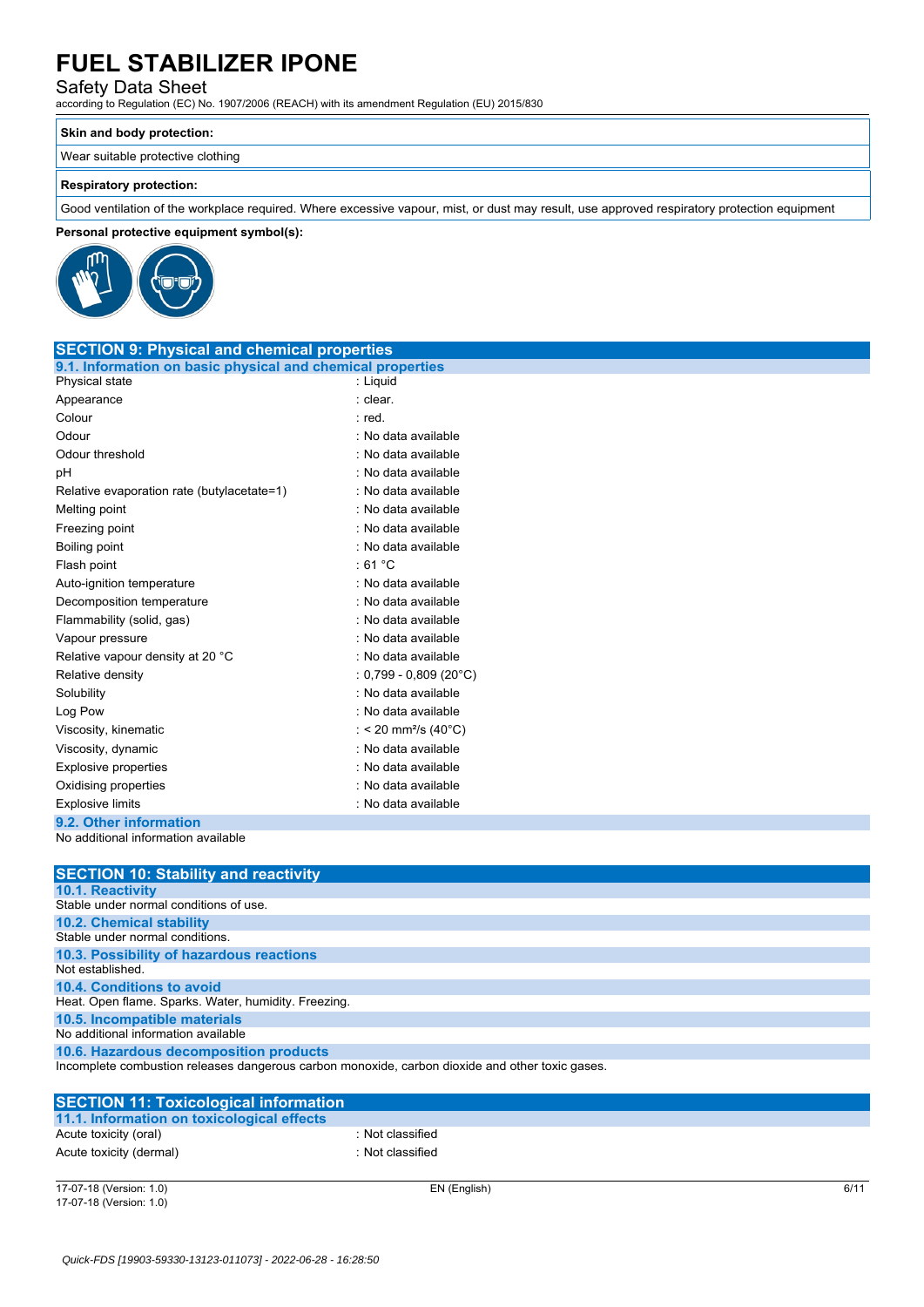Safety Data Sheet according to Regulation (EC) No. 1907/2006 (REACH) with its amendment Regulation (EU) 2015/830

| Acute toxicity (inhalation) | : Not classified          |
|-----------------------------|---------------------------|
| naphthalene (91-20-3)       |                           |
| LD50 oral                   | 490 mg/kg                 |
| LD50 dermal rabbit          | > 2000 mg/kg              |
| LD50 dermal                 | > 2500 mg/kg              |
| LC50 inhalation rat (mg/l)  | $> 340$ mg/m <sup>3</sup> |

| Hydrocarbons, C10-C13, n-alkanes, isoalkanes, cyclics, <2% aromatics |                                |  |
|----------------------------------------------------------------------|--------------------------------|--|
| LD50 oral rat                                                        | $>$ 5000 mg/kg                 |  |
| LD50 dermal rabbit                                                   | $>$ 5000 mg/kg                 |  |
| LC50 inhalation rat (mg/l)                                           | 4951 mg/m <sup>3</sup> 4 hours |  |

| <b>xylene (mixture) (1330-20-7)</b>       |                                   |  |
|-------------------------------------------|-----------------------------------|--|
| LD50 oral rat                             | 2000 mg/kg                        |  |
| LD50 dermal                               | 1100 mg/kg                        |  |
| LC50 inhalation rat (Dust/Mist - mg/l/4h) | $1,5 \,\mathrm{mq}/\mathrm{l}/4h$ |  |
| LC50 inhalation rat (Vapours - mg/l/4h)   | 11 mg/l/4h                        |  |

| 2-ethylhexan-1-ol (104-76-7) |                |  |
|------------------------------|----------------|--|
| LD50 oral rat                | $>$ 3290 mg/kg |  |
| LD50 dermal rabbit           | $>$ 3000 mg/kg |  |

| Hydrocarbons, C10-C13, n-alkanes, isoalkanes, cyclics, <2% aromatics |                                                                      |  |  |
|----------------------------------------------------------------------|----------------------------------------------------------------------|--|--|
| LD50 oral rat                                                        | > 5000 mg/kg                                                         |  |  |
| LD50 dermal rabbit                                                   | > 5000 mg/kg                                                         |  |  |
| LC50 inhalation rat (mg/l)                                           | 4951 mg/m <sup>3</sup> 4 hours                                       |  |  |
| Skin corrosion/irritation                                            | : Causes skin irritation.                                            |  |  |
| Serious eye damage/irritation                                        | : Causes serious eye damage.                                         |  |  |
| Respiratory or skin sensitisation                                    | : May cause an allergic skin reaction.                               |  |  |
| Germ cell mutagenicity                                               | : Not classified                                                     |  |  |
| Carcinogenicity                                                      | : Not classified                                                     |  |  |
| Reproductive toxicity                                                | : Not classified                                                     |  |  |
| STOT-single exposure                                                 | : Not classified                                                     |  |  |
| STOT-repeated exposure                                               | : May cause damage to organs through prolonged or repeated exposure. |  |  |
| Aspiration hazard                                                    | : May be fatal if swallowed and enters airways.                      |  |  |
| <b>FUEL STABILIZER IPONE</b>                                         |                                                                      |  |  |
| Viscosity, kinematic                                                 | $<$ 20 mm <sup>2</sup> /s (40 $^{\circ}$ C)                          |  |  |

| <b>SECTION 12: Ecological information</b>                                |                                             |  |  |
|--------------------------------------------------------------------------|---------------------------------------------|--|--|
| <b>12.1. Toxicity</b>                                                    |                                             |  |  |
| Acute aguatic toxicity                                                   | : Not classified                            |  |  |
| Chronic aquatic toxicity                                                 | : Not classified                            |  |  |
| Hydrocarbons, C10-C13, n-alkanes, isoalkanes, cyclics, aromatics (2-25%) |                                             |  |  |
| LC50 fish 1                                                              | 10,01 - 100 mg/l (Oncorhynchus mykiss, 96h) |  |  |
| $EC50$ 72h algae (1)                                                     | 10,01 - 100 mg/l                            |  |  |
| NOEC chronic algae                                                       | $3$ mg/l                                    |  |  |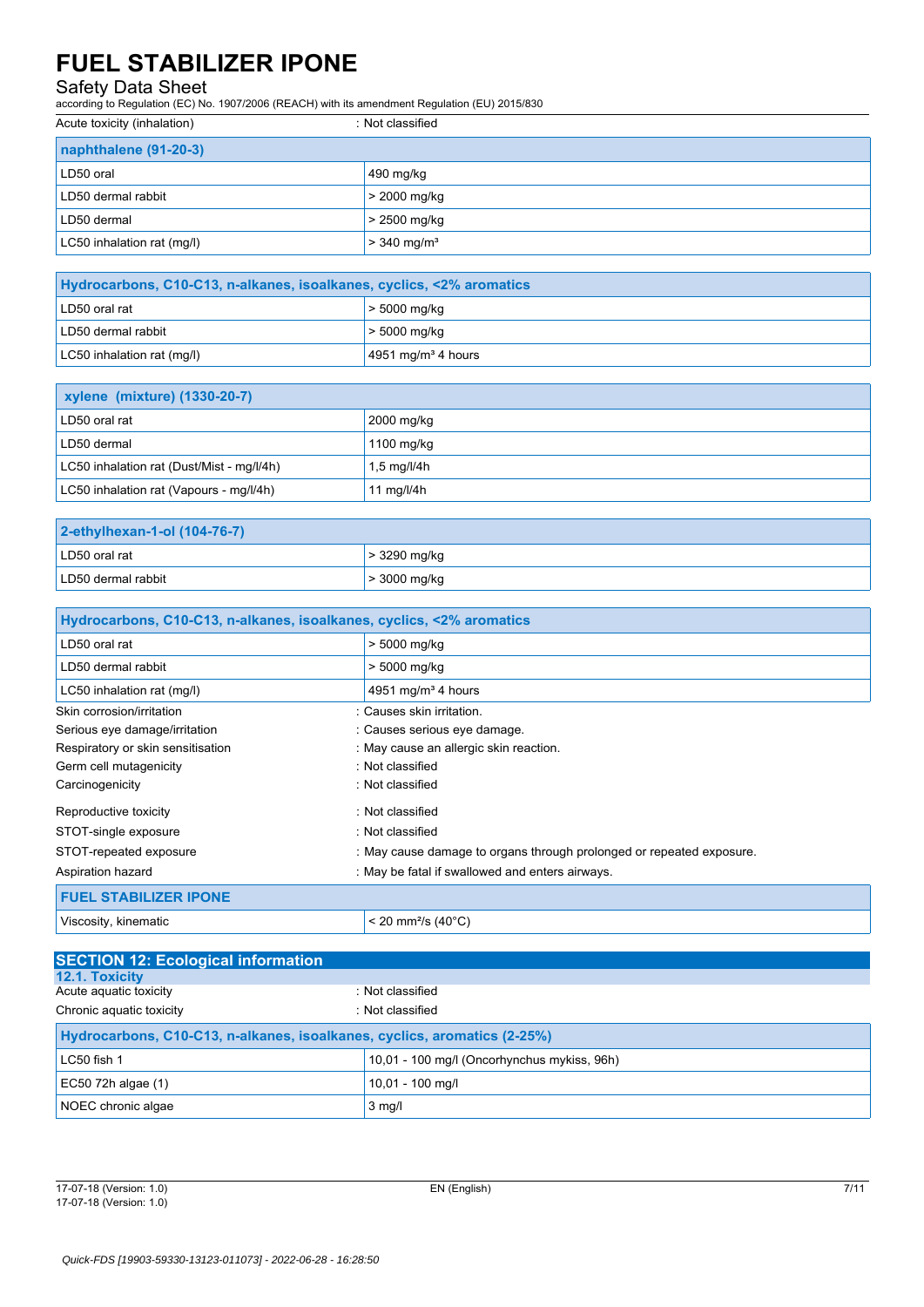Safety Data Sheet according to Regulation (EC) No. 1907/2006 (REACH) with its amendment Regulation (EU) 2015/830

| Solvent naphtha (petroleum), heavy arom.; Kerosine (64742-94-5) |                                          |  |
|-----------------------------------------------------------------|------------------------------------------|--|
| $IC50$ fish 1                                                   | $3 \text{ mg}/14 \text{ days}$           |  |
| EC50 Daphnia 1                                                  | 1,1 mg/l EC50 48h - Daphnia magna [mg/l] |  |
| $EC50$ 96h algae $(1)$                                          | $1,1$ mg/l                               |  |

| naphthalene (91-20-3) |                          |  |
|-----------------------|--------------------------|--|
| $LC50$ fish 2         | $\ge$ 2350 µg/l 48 hours |  |
| EC50 Daphnia 1        | $1,96$ mg/l 48 hours     |  |

| Hydrocarbons, C10-C13, n-alkanes, isoalkanes, cyclics, <2% aromatics |                          |  |
|----------------------------------------------------------------------|--------------------------|--|
| LC50 fish 1                                                          | $> 1000 \,\mathrm{mq/l}$ |  |
| EC50 Daphnia 1                                                       | $> 1000 \,\mathrm{mq/l}$ |  |
| EC50 72h algae $(1)$                                                 | $> 1000 \,\mathrm{mq/l}$ |  |

| <b>xylene (mixture) (1330-20-7)</b> |                     |  |
|-------------------------------------|---------------------|--|
| LC50 fish 1                         | $2 - 11$ mg/l       |  |
| LC50 fish 2                         | $13,5 \text{ mg/l}$ |  |
| LC50 other aquatic organisms 1      | $21$ mg/l           |  |
| EC50 Daphnia 1                      | $1 - 5$ mg/l        |  |
| EC50 72h algae $(1)$                | $3 - 5$ mg/l        |  |

| α, α'-propylenedinitrilodi-o-cresol (94-91-7) |                       |  |
|-----------------------------------------------|-----------------------|--|
| $LC50$ fish 1                                 | 46 mg/l (Golden Orfe) |  |
| EC50 72h algae $(1)$                          | $3,162 \text{ mg/l}$  |  |

| 2-ethylhexan-1-ol (104-76-7) |                                      |  |
|------------------------------|--------------------------------------|--|
| $LC50$ fish 1                | 28.2 mg/l (Pimephales promelas, 4DY) |  |
| EC50 Daphnia 1               | 39 mg/l (Daphnia magma)              |  |
| $EC50$ 72h algae (1)         | 11,5 mg/l (Desmodesmus subspicatus)  |  |

| Hydrocarbons, C10-C13, n-alkanes, isoalkanes, cyclics, <2% aromatics |               |  |
|----------------------------------------------------------------------|---------------|--|
| LC50 fish 1                                                          | $> 1000$ mg/l |  |
| EC50 Daphnia 1                                                       | $> 1000$ mg/l |  |
| EC50 72h algae $(1)$                                                 | $> 1000$ mg/l |  |
| 12.2. Persistence and degradability                                  |               |  |
| Hydrocarbons, C10-C13, n-alkanes, isoalkanes, cyclics, <2% aromatics |               |  |
| 80 % 28 days<br>Biodegradation                                       |               |  |

| <b>xylene (mixture) (1330-20-7)</b> |                        |
|-------------------------------------|------------------------|
| Persistence and degradability       | Readily biodegradable. |

| Hydrocarbons, C10-C13, n-alkanes, isoalkanes, cyclics, <2% aromatics |              |  |
|----------------------------------------------------------------------|--------------|--|
| Biodegradation                                                       | 80 % 28 days |  |
| 12.3. Bioaccumulative potential                                      |              |  |
| Solvent naphtha (petroleum), heavy arom.; Kerosine (64742-94-5)      |              |  |
| Log Kow<br>3,1                                                       |              |  |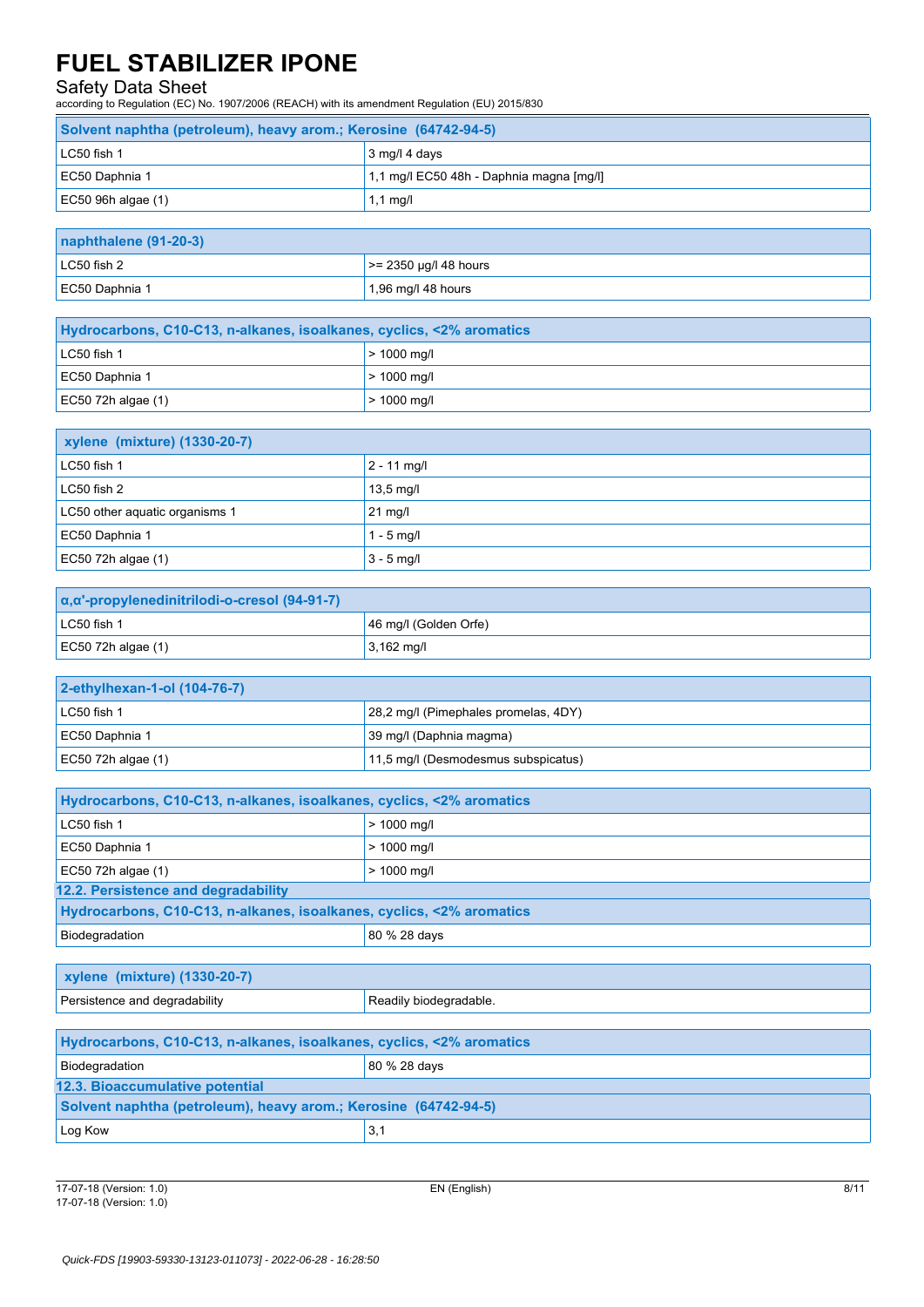### Safety Data Sheet

according to Regulation (EC) No. 1907/2006 (REACH) with its amendment Regulation (EU) 2015/830

| xylene (mixture) (1330-20-7)                                  |                                      |  |
|---------------------------------------------------------------|--------------------------------------|--|
| Log Pow                                                       | $2,77 - 3,15$                        |  |
| Bioaccumulative potential                                     | not bioaccumulable.                  |  |
|                                                               |                                      |  |
| $\alpha$ , $\alpha$ '-propylenedinitrilodi-o-cresol (94-91-7) |                                      |  |
| Log Kow                                                       | $3,6(23^{\circ}C)$                   |  |
| 12.4. Mobility in soil                                        |                                      |  |
| xylene (mixture) (1330-20-7)                                  |                                      |  |
| Ecology - soil                                                | insoluble in water. Floats on water. |  |
| 12.5. Results of PBT and vPvB assessment                      |                                      |  |
| No additional information available                           |                                      |  |
| 12.6. Other adverse effects                                   |                                      |  |

No additional information available

| <b>SECTION 13: Disposal considerations</b> |                                                                                                                                                                               |
|--------------------------------------------|-------------------------------------------------------------------------------------------------------------------------------------------------------------------------------|
| 13.1. Waste treatment methods              |                                                                                                                                                                               |
| Waste treatment methods                    | : Dispose of this material and its container to hazardous or special waste collection point, in<br>accordance with local, regional, national and/or international regulation. |
| Sewage disposal recommendations            | : Do not discharge into drains or the environment.                                                                                                                            |
| Product/Packaging disposal recommendations | : Collect all waste in suitable and labelled containers and dispose according to local<br>legislation.                                                                        |
| Additional information                     | : Empty the packaging completely prior to disposal. Do not re-use empty containers.                                                                                           |
| Ecology - waste materials                  | : Do not discharge the product into the environment.                                                                                                                          |

## **SECTION 14: Transport information**

| In accordance with ADR / RID / IMDG / IATA / ADN |                               |                |                |
|--------------------------------------------------|-------------------------------|----------------|----------------|
| <b>ADR</b>                                       | <b>IMDG</b>                   | <b>IATA</b>    | <b>RID</b>     |
| 14.1. UN number                                  |                               |                |                |
| Not applicable                                   | Not applicable                | Not applicable | Not applicable |
|                                                  | 14.2. UN proper shipping name |                |                |
| Not applicable                                   | Not applicable                | Not applicable | Not applicable |
| 14.3. Transport hazard class(es)                 |                               |                |                |
| Not applicable                                   | Not applicable                | Not applicable | Not applicable |
| 14.4. Packing group                              |                               |                |                |
| Not applicable                                   | Not applicable                | Not applicable | Not applicable |
| <b>14.5. Environmental hazards</b>               |                               |                |                |
| Not applicable                                   | Not applicable                | Not applicable | Not applicable |
| No supplementary information available           |                               |                |                |
| 14.6. Special precautions for user               |                               |                |                |
| <b>Overland transport</b>                        |                               |                |                |
| Not applicable                                   |                               |                |                |

**Transport by sea**

Not applicable

**Air transport** Not applicable

**Rail transport**

Not applicable

**14.7. Transport in bulk according to Annex II of Marpol and the IBC Code** Not applicable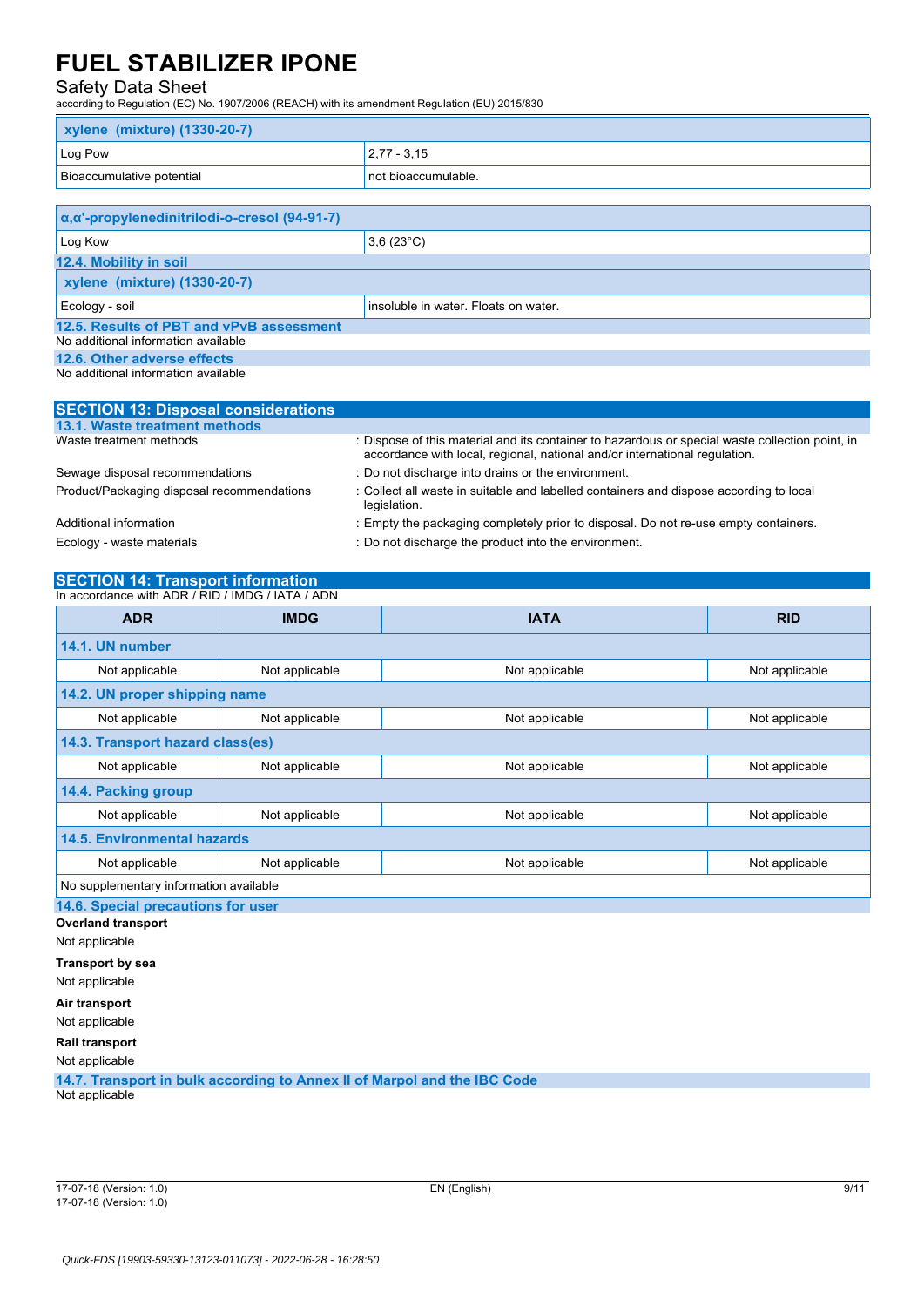Safety Data Sheet

according to Regulation (EC) No. 1907/2006 (REACH) with its amendment Regulation (EU) 2015/830

#### **SECTION 15: Regulatory information**

**15.1. Safety, health and environmental regulations/legislation specific for the substance or mixture**

#### **15.1.1. EU-Regulations**

Contains no REACH substances with Annex XVII restrictions Contains no substance on the REACH candidate list Contains no REACH Annex XIV substances Directive 2012/18/EU (SEVESO III)

### **15.1.2. National regulations**

| <b>France</b>                                                                        |                                                                                                                                                                                                                                                                                                                                        |
|--------------------------------------------------------------------------------------|----------------------------------------------------------------------------------------------------------------------------------------------------------------------------------------------------------------------------------------------------------------------------------------------------------------------------------------|
| Occupational diseases                                                                | : RG 4 BIS - Affections gastro-intestinales provoquées par le benzène, le toluène, les<br>xylènes et tous les produits en renfermant<br>RG 65 - Lésions eczématiformes de mécanisme allergique<br>RG 84 - Affections engendrées par les solvants organiques liquides à usage professionnel                                             |
| Germany                                                                              |                                                                                                                                                                                                                                                                                                                                        |
| Reference to AwSV                                                                    | : Water hazard class (WGK) 3, severe hazard to waters (Classification according to AwSV,<br>Annex 1)                                                                                                                                                                                                                                   |
| 12th Ordinance Implementing the Federal<br>Immission Control Act - 12. BlmSchV       | : Is not subject of the 12. BlmSchV (Hazardous Incident Ordinance)                                                                                                                                                                                                                                                                     |
| <b>Netherlands</b>                                                                   |                                                                                                                                                                                                                                                                                                                                        |
| SZW-lijst van kankerverwekkende stoffen                                              | : None of the components are listed                                                                                                                                                                                                                                                                                                    |
| SZW-lijst van mutagene stoffen                                                       | : None of the components are listed                                                                                                                                                                                                                                                                                                    |
| NIET-limitatieve lijst van voor de voortplanting<br>giftige stoffen - Borstvoeding   | : None of the components are listed                                                                                                                                                                                                                                                                                                    |
| NIET-limitatieve lijst van voor de voortplanting<br>giftige stoffen - Vruchtbaarheid | : None of the components are listed                                                                                                                                                                                                                                                                                                    |
| NIET-limitatieve lijst van voor de voortplanting<br>giftige stoffen - Ontwikkeling   | : xylene (mixture) is listed                                                                                                                                                                                                                                                                                                           |
| <b>Denmark</b>                                                                       |                                                                                                                                                                                                                                                                                                                                        |
| Class for fire hazard                                                                | : Class III-1                                                                                                                                                                                                                                                                                                                          |
| Store unit                                                                           | $: 50$ liter                                                                                                                                                                                                                                                                                                                           |
| <b>Classification remarks</b>                                                        | : Flammable according to the Danish Ministry of Justice; Emergency management<br>guidelines for the storage of flammable liquids must be followed                                                                                                                                                                                      |
| Danish National Regulations                                                          | : Young people below the age of 18 years are not allowed to use the product<br>Pregnant/breastfeeding women working with the product must not be in direct contact with<br>the product<br>The requirements from the Danish Working Environment Authorities regarding work with<br>carcinogens must be followed during use and disposal |
|                                                                                      |                                                                                                                                                                                                                                                                                                                                        |

#### **15.2. Chemical safety assessment** No additional information available

| <b>SECTION 16: Other information</b> |                                                                   |  |
|--------------------------------------|-------------------------------------------------------------------|--|
| Full text of H- and EUH-statements:  |                                                                   |  |
| Acute Tox. 4 (Dermal)                | Acute toxicity (dermal), Category 4                               |  |
| Acute Tox. 4 (Inhalation)            | Acute toxicity (inhal.), Category 4                               |  |
| Acute Tox. 4 (Inhalation: vapour)    | Acute toxicity (inhalation: vapour) Category 4                    |  |
| Acute Tox. 4 (Oral)                  | Acute toxicity (oral), Category 4                                 |  |
| Aquatic Acute 1                      | Hazardous to the aquatic environment - Acute Hazard, Category 1   |  |
| Aquatic Chronic 1                    | Hazardous to the aquatic environment - Chronic Hazard, Category 1 |  |
| Aquatic Chronic 2                    | Hazardous to the aquatic environment — Chronic Hazard, Category 2 |  |
| Aquatic Chronic 3                    | Hazardous to the aquatic environment — Chronic Hazard, Category 3 |  |
| Asp. Tox. 1                          | Aspiration hazard, Category 1                                     |  |
| Carc. 2                              | Carcinogenicity, Category 2                                       |  |
| Eye Dam. 1                           | Serious eye damage/eye irritation, Category 1                     |  |
| Eye Irrit. 2                         | Serious eye damage/eye irritation, Category 2                     |  |

17-07-18 (Version: 1.0) EN (English) 10/11 17-07-18 (Version: 1.0)